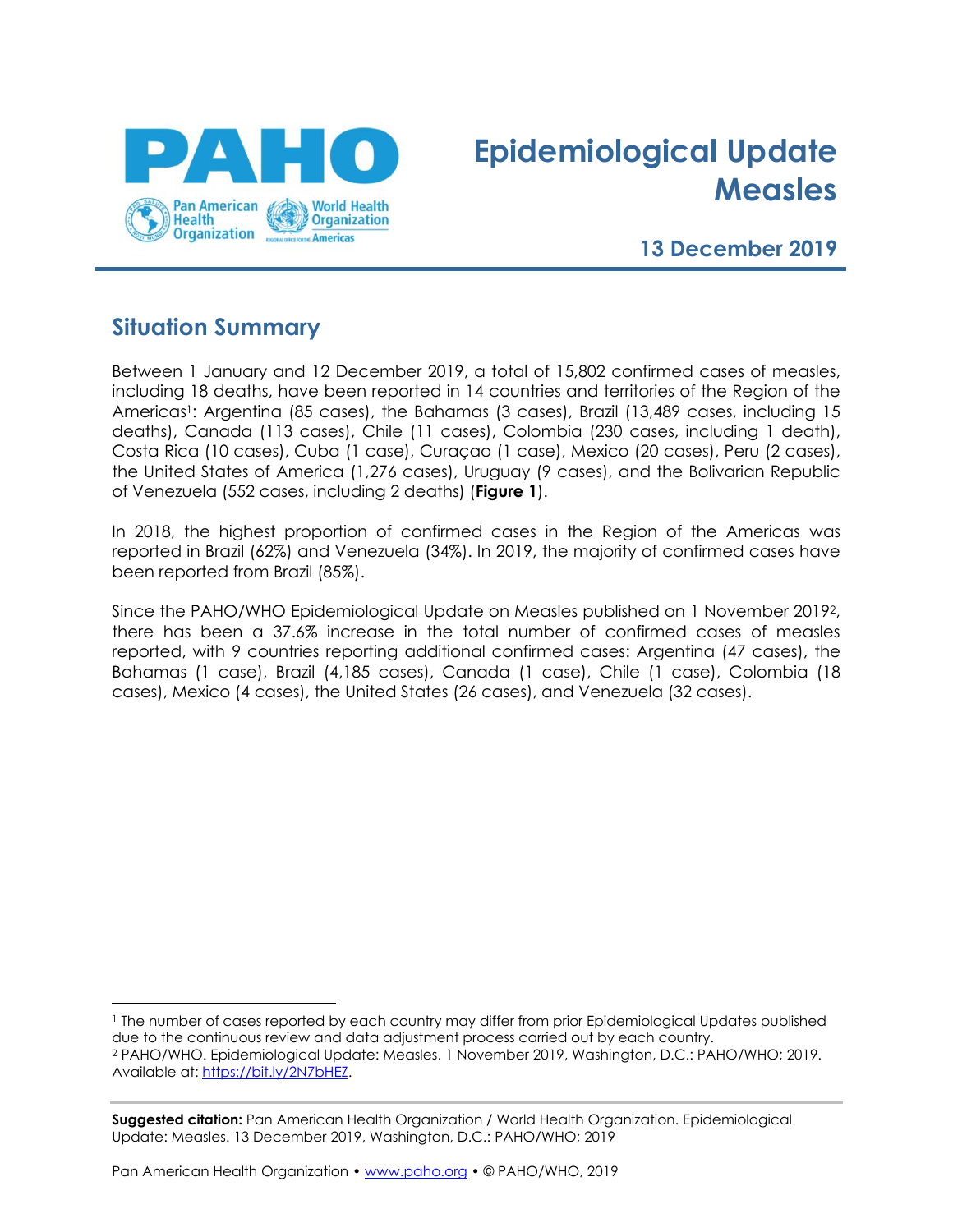**Figure 1**. Distribution of confirmed measles cases\* by epidemiological week (EW) of rash onset in the Region of the Americas. EW 1 of 2017– EW 50 of 2019.



\*Confirmed cases with information available. 2017–EW 50 of 2019 (32,122 cases).

**Source:** Data provided by the International Health Regulations National Focal Points or published on the websites of Ministries of Health or Health Agencies and reproduced by PAHO/WHO.

The following is a summary of the epidemiological situation of measles for countries/territories that have reported confirmed cases between 1 November and 7 December 2019.

In **Argentina**, between epidemiological week (EW) 1 and EW 49 of 2019, a total of 85 confirmed cases of measles were reported, of which 83 were detected in Argentina and 2 in Spain3. Of the cases detected in Argentina, 7 were imported or import-related and 76 have no travel history or epidemiological link with imported cases. Of these 76 cases with no travel history or epidemiological link with imported cases, 48 are associated with 8 transmission chains while for 28 cases, the links remain under investigation; furthermore, 15 are residents of the city of Buenos Aires and 61 are residents of Buenos Aires Province.

Among the 83 confirmed cases detected in Argentina, 61 had a known vaccination history, of which 22 were vaccinated (7 with two or more doses, 14 with one dose, and 1 with dose zero) and 39 were not vaccinated; the remaining 22 cases had no information on vaccination.

The highest incidence rates by age group are among children under 1-year-old (2.97 cases per 100,000 population), followed by 1-year-olds (0.81 cases per 100,000 population), 2 to 4 year-olds (0.36 cases per 100,000 population), and 25 to 34-year-olds (0.21 cases per 100,000 population).

Genotype D8, lineage MVs/Gir Somnath.IND/42.16 has been identified in this outbreak. Onset of rash for the most recent confirmed case was in EW 49 of 2019.

<sup>3</sup> Two cases were confirmed in Spain and had travel history to Buenos Aires during the period of exposure.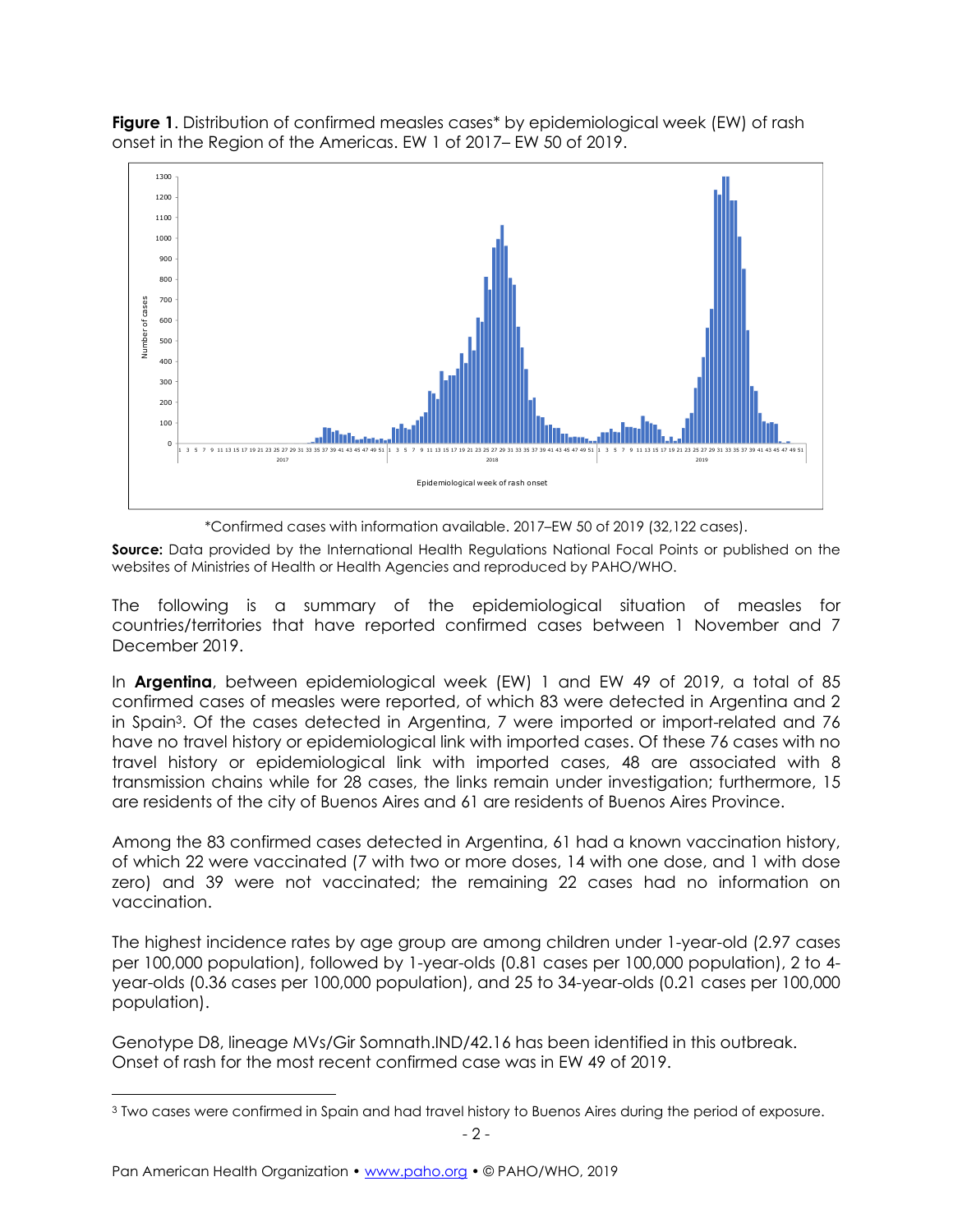

**Figure 2**. Confirmed measles cases by epidemiological week (EW) of rash onset. Argentina. EW 1 to EW 49 of 2019.

**Source:** Data provided by the Argentina International Health Regulations National Focal Point and reproduced by PAHO/WHO.

In the **Bahamas**, between EW 1 and EW 49 of 2019, there were 3 confirmed measles cases reported, of which 2 were imported and one was import-related.<sup>4</sup> The most recent case is an imported case in a 3-year-old child who traveled from Ontario Province, Canada, to the city of Nassau, the Bahamas, on 22 November 2019 on a direct flight. Rash onset was on 24 November (EW 48 of 2019) and the case had no fever. The vaccination history included receiving one dose of the measles, mumps, rubella (MMR) vaccine at one-year-old. Genotype and lineage results for this case are pending.

No secondary cases related to this case have been reported.

In **Brazil**5**,** between EW 1 of 2018 and EW 47 of 2019, a total of 75,827 suspected cases of measles have been reported, of which 23,835 have been confirmed (10,346 in 2018 and 13,489<sup>6</sup> in 2019), including 27 deaths (12 in 2018 and 15 in 2019) (**Figure 3**).

Between EW 1 of 2018 and EW 47 of 2019, the cumulative national incidence rate is 12.27 cases per 100,000 population (5.3 cases per 100,000 population in 2018 and 6.9 cases per 100,000 population in 2019).

<sup>4</sup> The information on the first imported case, is available in the 18 April 2019 Epidemiological Update on Measles, available at: [https://bit.ly/2KOdu2t,](https://nam05.safelinks.protection.outlook.com/?url=https%3A%2F%2Fbit.ly%2F2KOdu2t&data=02%7C01%7Cihr%40paho.org%7Cb689470491b3447d585a08d6c4d28b9b%7Ce610e79c2ec04e0f8a141e4b101519f7%7C0%7C0%7C636912805911168930&sdata=xMpHcihF2rBkhjs9r89AJIeRX2uxNnyxkH1rPPTCpVU%3D&reserved=0) and the information on the import-related case (second case) is available in the 1 November 2019 Epidemiological Update on Measles, available at: [https://bit.ly/2N7bHEZ.](https://nam12.safelinks.protection.outlook.com/?url=https%3A%2F%2Fbit.ly%2F2N7bHEZ&data=02%7C01%7Cihr%40paho.org%7Cdbdc1912f1af4ad873ed08d75f1e280a%7Ce610e79c2ec04e0f8a141e4b101519f7%7C0%7C0%7C637082455449188713&sdata=50asIbMN4kUJgCuAwY9y8byZZbRfjCsFh0PL0R1eSvI%3D&reserved=0)

<sup>5</sup> The data provided in this PAHO/WHO Epidemiological Update may differ from previous PAHO/WHO Epidemiological Updates, due to adjustments made by the national authorities of the Brazil Ministry of Health.

<sup>6</sup> Of the 9,304 confirmed cases in 2019, 80.7% were confirmed by laboratory criteria and 19.3% were confirmed by clinical-epidemiological criteria.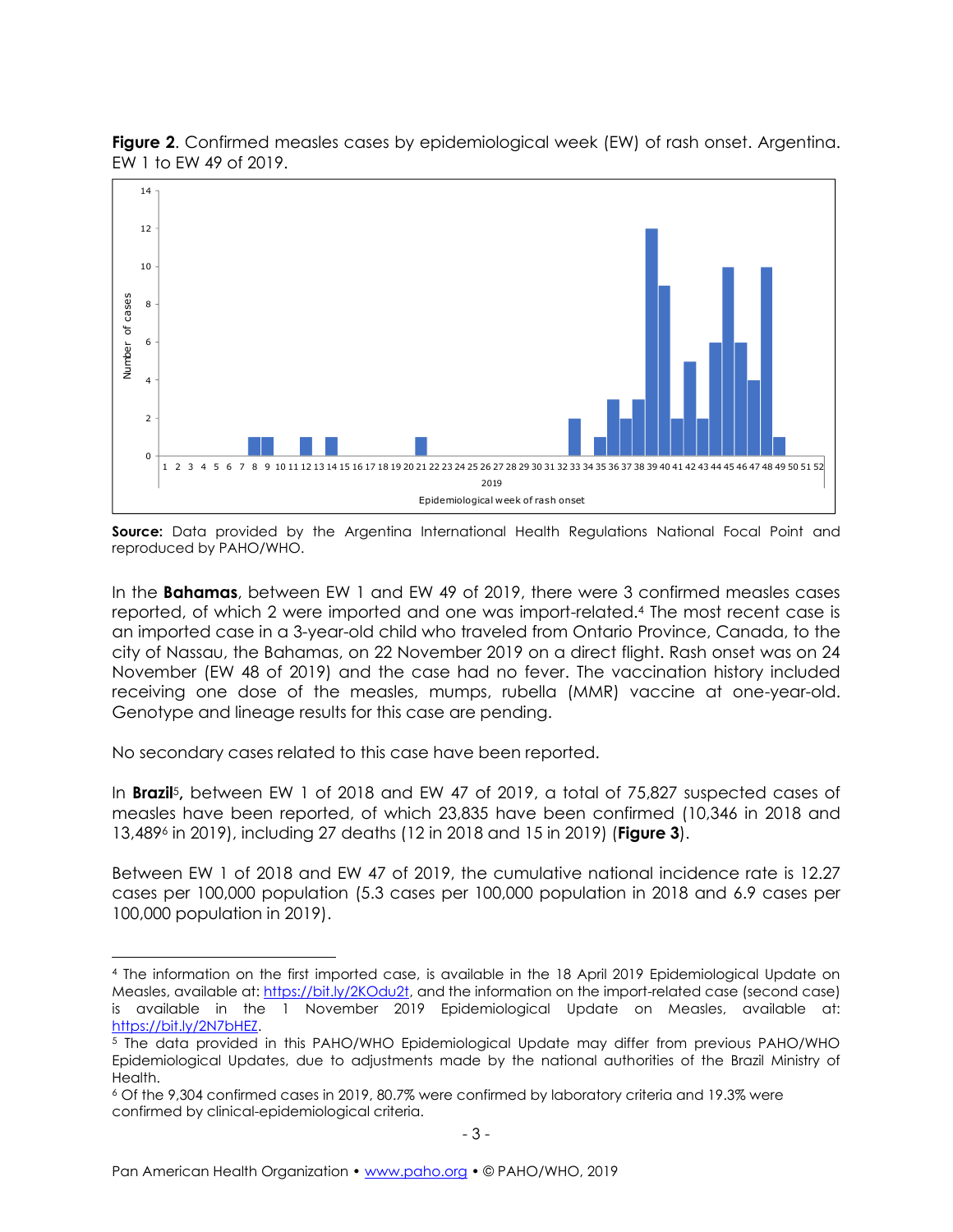At the beginning of 2019, cases were reported from 23 federal units: Alagoas, Amapá, Amazonas, Bahía, Ceará, the Federal District, Goiás, Mato Grosso do Sul, Maranhão, Minas Gerais, Pará, Paraíba, Paraná, Pernambuco, Piauí, Rio Grande do Norte, Rio Grande do Sul, Rio de Janeiro, Roraima, Rondônia, Santa Catarina, São Paulo, and Sergipe. The predominant circulating genotype and lineage was D8, lineage MVi/HuluLangat.MYS/26. However, since the occurrence of an outbreak on a cruise ship in São Paulo State (EW 8 of 2019), the circulation of three different lineages of genotype D8 has been detected: MVs/FrankfurtMain.DEU/17.11, MVi/Delhi.IND/01.14/06, and MVs/Gir Somnath.IND/42.16.

Between EW 36 and EW 47 of 2019, 17 federal units have reported confirmed cases: Alagoas (14 cases), Amapá (2 cases), Bahía (30 cases), Ceará (2 cases), the Federal District (1 case), Maranhão (4 cases), Minas Gerais (81 cases), Pará (29 cases), Paraíba (28 cases), Paraná (405 cases), Pernambuco (50 cases), Rio de Janeiro (119 cases), Rio Grande do Norte (1 case), Rio Grande do Sul (27 cases), Santa Catarina (68 cases), São Paulo (2,702 cases), and Sergipe (2 cases).

The federal units with the most recently reported confirmed measles cases (between EW 36 and EW 47 of 2019) are provided in **Table 1**.

The most recent confirmed cases in Brazil had rash onset in EW 46 of 2019 and were reported in the states of Paraná and Rio de Janeiro.

| <b>Federal Unit</b> | Confirmed cases<br>between EW 36 -<br>47 of 2019 | Incidence rate<br>per 100,000<br>population | EW of rash onset<br>of the last<br>confirmed case<br>reported |
|---------------------|--------------------------------------------------|---------------------------------------------|---------------------------------------------------------------|
| Paraná              | 405                                              | 8.04                                        | 46                                                            |
| Rio de Janeiro      | 119                                              | 1.16                                        | 46                                                            |
| São Paulo           | 2,702                                            | 8.21                                        | 45                                                            |
| <b>Bahía</b>        | 30                                               | 0.94                                        | 45                                                            |
| <b>Minas Gerais</b> | 81                                               | 1.61                                        | 45                                                            |
| Santa Catarina      | 68                                               | 3.64                                        | 44                                                            |
| Pará                | 29                                               | 1.53                                        | 44                                                            |
| Pernambuco          | 50                                               | 2.28                                        | 43                                                            |
| Rio Grande do Sul   | 27                                               | 1.29                                        | 43                                                            |
| Alagoas             | l 4                                              | 1.05                                        | 43                                                            |

**Table 1**. Federal units reporting confirmed cases between EW 36 and EW 47 of 2019 in Brazil.

**Source:** Data provided by the Brazil International Health Regulations National Focal Point and reproduced by PAHO/WHO.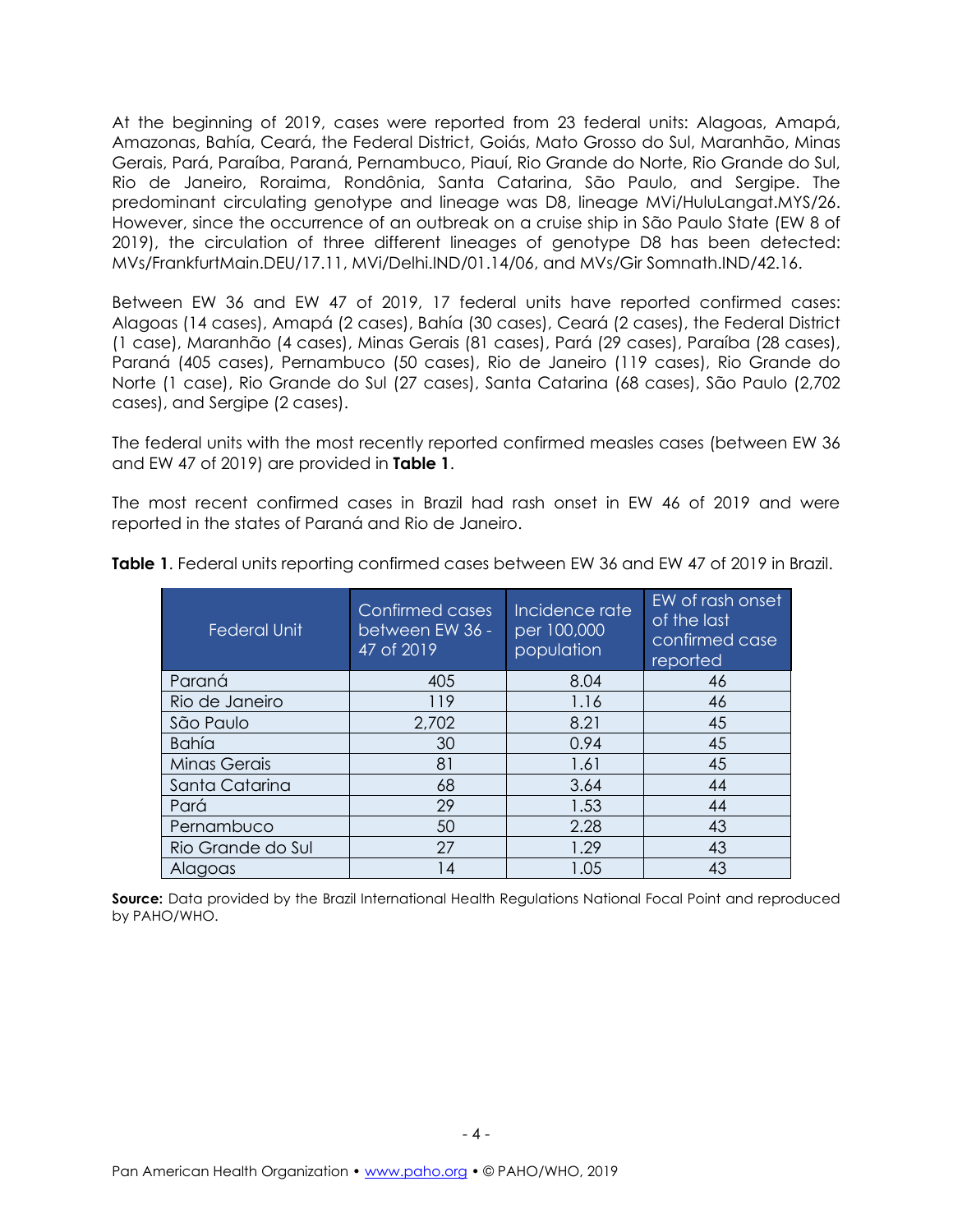**Figure 3**. Reported cases of measles by epidemiological week (EW) of rash onset. Brazil. EW 1 to EW 46 of 2019.



**Source:** Data provided by the Brazil International Health Regulations National Focal Point and reproduced by PAHO/WHO.

With respect to the distribution of the confirmed cases by age group, the highest proportion of cases is among 20 to 39-year-olds, which may explain the rapid spread of the outbreak due to high mobility of this age group to places of work or study, and their probable links (as parents, caregivers, health service providers, amongst others) with children aged less than 1 year, for which the highest incidence rates are observed (**Table 2**).

**Table 2.** Incidence rates and proportion of confirmed cases by age group and epidemiological week (EW) of rash onset. Brazil. EW 24 to EW 47 of 2019.

| Age group       | Incidence rate* per 100,000<br>population |                                 | Proportion (%) of cases |                |
|-----------------|-------------------------------------------|---------------------------------|-------------------------|----------------|
|                 |                                           | EW 24 to EW 35   EW 36 to EW 47 | EW 24 to EW 35          | EW 36 to EW 47 |
| < 1 year        | 54.2                                      | 53.7                            | 13.8                    | 16.3           |
| 1 to 4 years    | 15.8                                      | 12.5                            | 14.3                    | 13.7           |
| 5 to 9 years    | 2.3                                       | 2.0                             | 2.7                     | 2.9            |
| 10 to 14 years  | 1.4                                       | 1.0                             | 1.9                     | 1.7            |
| 15 to 19 years  | 9.8                                       | 8.5                             | 13.3                    | 14.2           |
| 20 to 29 years  | 10.5                                      | 8.7                             | 32.7                    | 32.7           |
| 30 to 39 years  | 4.9                                       | 3.7                             | 14.0                    | 12.3           |
| 40 to 49 years  | 1.9                                       | 1.3                             | 4.4                     | 3.7            |
| $\geq$ 50 years | 0.8                                       | 0.6                             | 2.8                     | 2.5            |

\*The incidence rates were calculated considering the population of the municipalities of residence of the confirmed cases.

**Source:** Data provided by the Brazil International Health Regulations National Focal Point and reproduced by PAHO/WHO.

The epidemiological situation in the state of São Paulo is described below.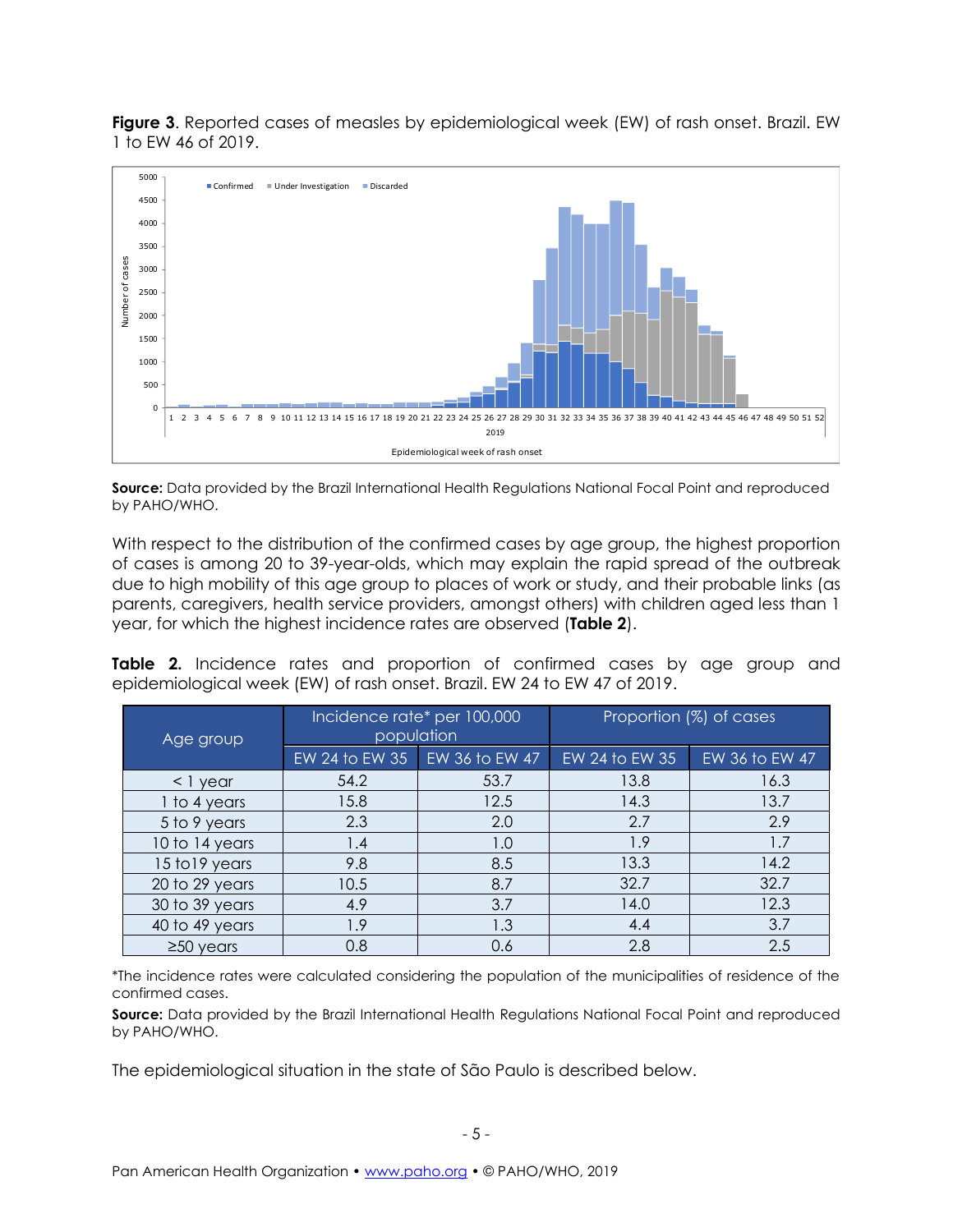In the *state of São Paulo*, between EW 1 and EW 47 of 2019, a total of 48,754 suspected cases of measles were reported, of which 12,296 were confirmed (including 14 deaths), 20,857 were discarded, and 15,601 remain under investigation (**Figure 4**). The confirmed cases in São Paulo represent 91% of the confirmed cases reported nationally.

Of the 14 deaths reported in São Paulo, 50% are aged less than 5 years, 57% had an underlying condition, and 57% were female.

In São Paulo, highest incidence rates are among children aged less than 1 year (127.5 cases per 100,000 population among less than 6-month-olds and 808.9 cases per 100,000 population among 6 to 11-month-olds), followed by 1 to 4-year-olds (81.7 cases per 100,000 population) and 25 to 29-year-olds (57.3 cases per 100,000).

Of the 645 municipalities in the state of São Paulo, suspected cases have been reported from 473 municipalities and confirmed cases from 252 municipalities. São Paulo Municipality has reported the majority (51%) of reported cases within the state.

The most recent confirmed case had rash onset in EW 45 of 2019 and the most recent cases under investigation had rash onset in EW 46 of 2019.





**Source:** Data published by the São Paulo State Secretariat of Health and reproduced by PAHO/WHO.

In **Canada**, between EW 1 and EW 47 of 2019, a total of 113 confirmed cases of measles have been reported in the provinces of Alberta, British Columbia, Manitoba, New Brunswick, Ontario, Quebec, Saskatchewan, and the Northwest Territories. Of the total confirmed cases, 73 were genotyped, for which genotype B3 (20 cases) and genotype D8 (53 cases) were identified, similar to those circulating globally.

The rash onset date for the most recent confirmed case was in EW 45 of 2019 (**Figure 5**).

The Public Health Agency of Canada (PHAC) periodically updates this information, available at: <https://bit.ly/2Ij4r5f>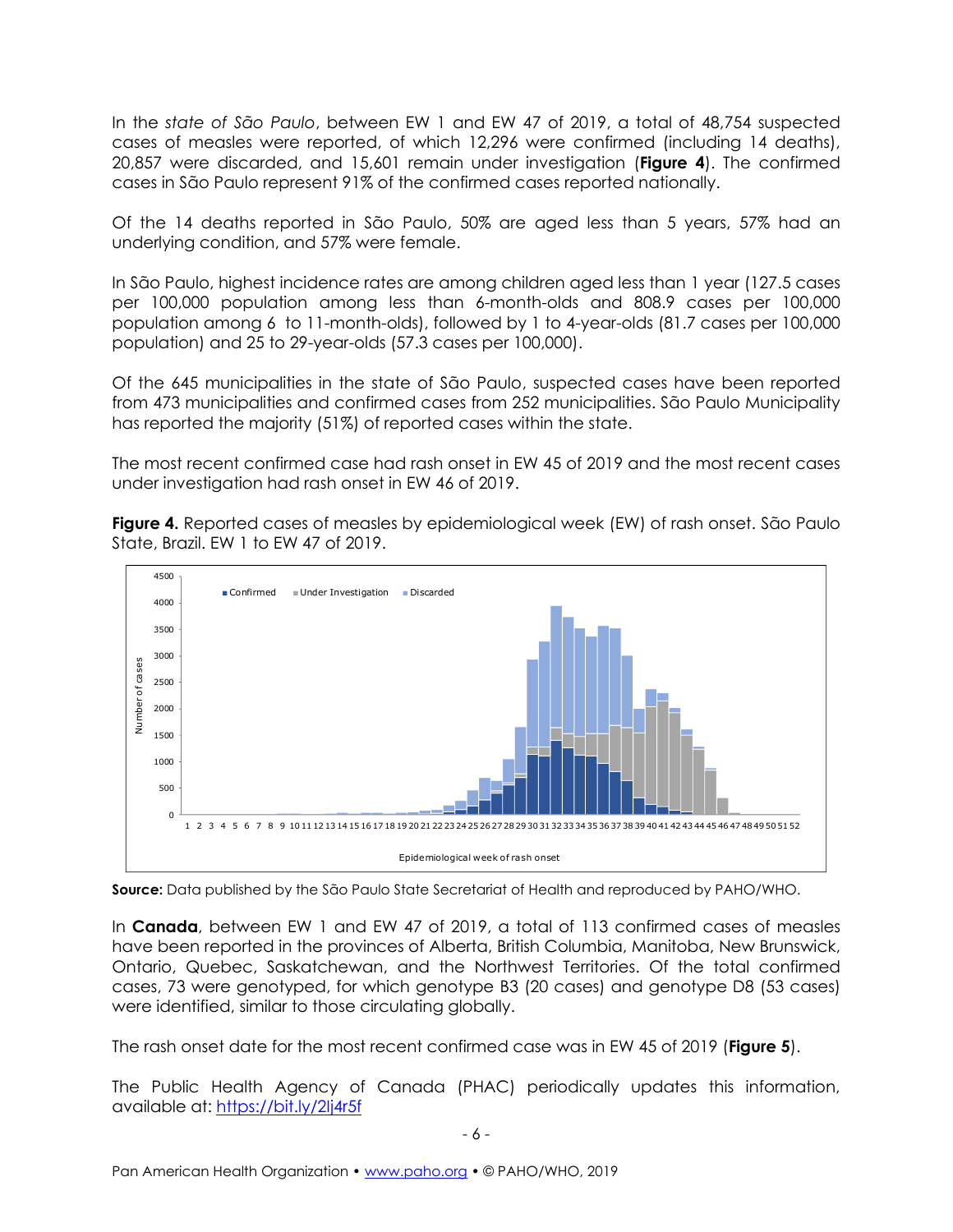

**Figure 5**. Confirmed cases of measles by epidemiological week (EW) of rash onset. Canada. EW 1 to EW 47 of 2019.

In **Chile**, between EW 45 of 2018 and EW 49 of 2019, a total of 34 confirmed measles cases have been reported (23 in 2018 and 11 in 2019), of which 12 were imported and 22 were import-related.

Of the 34 confirmed cases, 2 were vaccinated, 15 had not been vaccinated due to being under 1-year-old, and the remaining cases had no proof of vaccination history. Genotype D8 was identified for 24 cases.

The most recent confirmed case (case 11 in 2019) <sup>7</sup> is a 47-year-old male who had travel history to São Paulo, Brazil, and returned to Chile on 15 October 2019. Symptom onset was on 25 October 2019. The case had no proof of vaccination history. Genotype D8 was identified. There were no secondary cases related to this case.

In **Colombia**8, between EW 10 of 2018 and EW 48 of 2019, a total of 11,443 suspected cases of measles were reported (7,185 in 2018 and 4,248 in 2019), of which 438 were confirmed (208 with rash onset in 2018 and 230 in 2019), including one death (**Figure 6**). A total of 66 transmission chains have been identified for 320 confirmed cases, while 118 isolated cases did not generate secondary cases.

**Source:** Data published by the Public Health Agency of Canada and reproduced by PAHO/WHO.

<sup>7</sup> Information on the first 10 cases in 2019 was reported in the PAHO/WHO Epidemiological Updates on Measles of 25 September 2019 and 1 November 2019, available at[: https://bit.ly/2lPMzaK](https://nam05.safelinks.protection.outlook.com/?url=https%3A%2F%2Fbit.ly%2F2lPMzaK&data=02%7C01%7Cihr%40paho.org%7C02499e40156440fad96108d7420e0389%7Ce610e79c2ec04e0f8a141e4b101519f7%7C0%7C0%7C637050500277058606&sdata=VKNsxlQpg34gX0TRZWelIyQEp4c1pO2DqZC%2BUTwjpco%3D&reserved=0) and [https://bit.ly/2N7bHEZ,](https://nam12.safelinks.protection.outlook.com/?url=https%3A%2F%2Fbit.ly%2F2N7bHEZ&data=02%7C01%7Cihr%40paho.org%7Cdbdc1912f1af4ad873ed08d75f1e280a%7Ce610e79c2ec04e0f8a141e4b101519f7%7C0%7C0%7C637082455449188713&sdata=50asIbMN4kUJgCuAwY9y8byZZbRfjCsFh0PL0R1eSvI%3D&reserved=0) respectively.

<sup>8</sup> The data provided in this PAHO/WHO Epidemiological Update may differ from previous PAHO/WHO Epidemiological Updates, due to adjustments made by the national authorities of the Colombia Ministry of Health.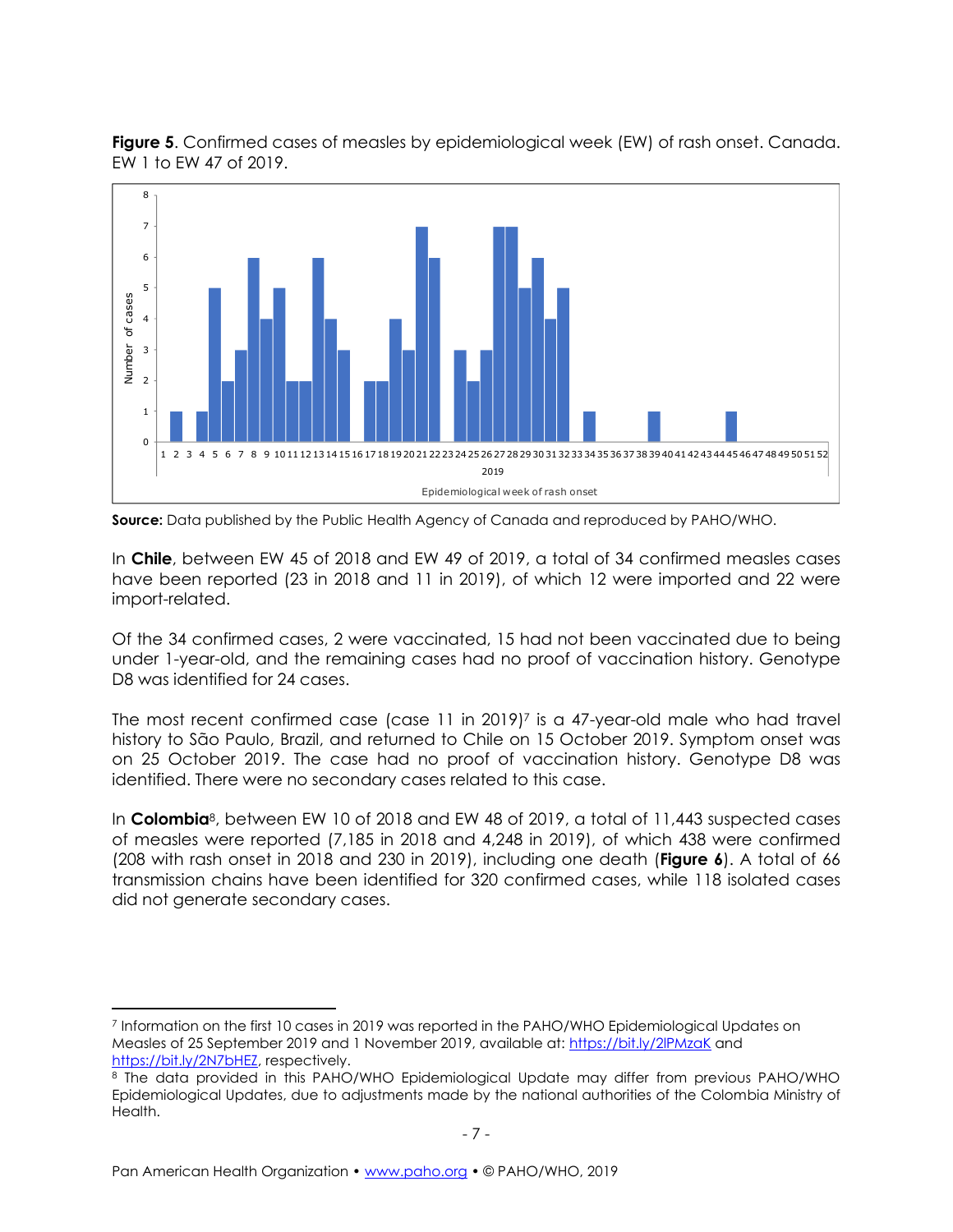Genotyping performed on samples for 119 cases identified genotype D8, of which 91 were lineage Mvi/Hulu Langat.MYS/26.119, 2 were lineage MVs/Gir Somnath.IND/42.1610, and the lineage identification for 26 samples remains pending.

The highest incidence rate among the Colombian population is among children aged less than 1 year, which was 5.9 cases per 100,000 population in 2018 and is 3.1 cases per 100,000 population in 2019, followed by 1 to 4-year-olds, with an incidence rate of 0.6 cases per 100,000 population in both 2018 and 2019.

As of EW 48 of 2019, the departments of Atlántico, César, Córdoba, Cundinamarca, La Guajira, Norte de Santander, and Sucre, and the districts of Barranquilla, Bogotá, and Cartagena have reported 230 confirmed cases.

Between EW 45 and EW 48 of 2019, a total of 9 confirmed cases have been reported, of which 8 were import-related (2 in Norte de Santander and 6 in César) and one case for which the source of infection remains under investigation.

The most recent confirmed case (imported) had rash onset in EW 42 of 2019 (17 October 2019), and the most recent suspected case had rash onset in EW 50 of 2019 (10 December 2019).



**Figure 6**. Confirmed cases of measles by epidemiological week (EW) of rash onset. Colombia. EW 1 of 2018 to EW 48 of 2019.

**Source:** Data provided by the Colombia International Health Regulations National Focal Point and reproduced by PAHO/WHO.

<sup>9</sup> Of the D8 genotype, lineage Mvi/Hulu Langat.MYS/26.11 cases, 43 are imported cases from Venezuela, 43 are import-related, 4 cases have the source of infection under investigation, and one case has an unknown source of infection.

<sup>&</sup>lt;sup>10</sup> Of the genotype D8, lineage MVs/Gir Somnath.IND/42.16 cases, one case was imported from Europe and one case was imported from São Paulo, Brazil.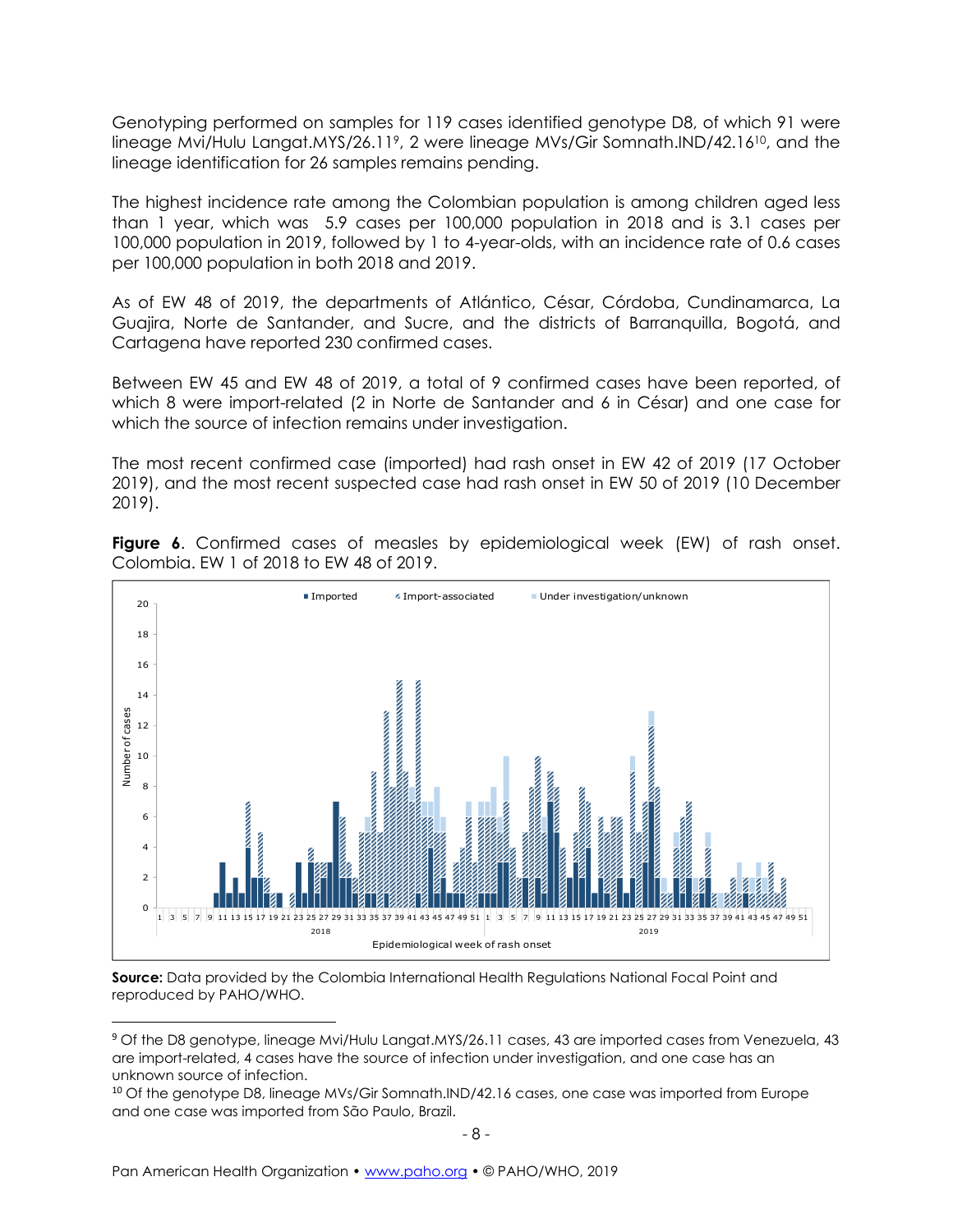In **Mexico**, between EW 1 and EW 47 of 2019, there were 20 confirmed measles cases reported, including 6 imported and 14 import-related. Most of the cases (80%) were reported in four states: Quintana Roo (5 cases), México (4 cases), Chihuahua (3 cases), and Tabasco (4 cases), and the remaining cases were reported from the states of Guerrero (1 case), Nuevo León (1 case), San Luis Potosí (1 case), and Veracruz (1 case).

Of the confirmed cases, 60% are female, 30% are aged 1 to 4 years, and 50% are aged 18 years and older.

Of the 20 confirmed cases, 9 were vaccinated and 11 were unvaccinated (including 2 infants under the age of 1 year).

Rash onset occurred between 10 February (EW 7 of 2019) and 26 October (EW 43 of 2019). The 3 most recent reported cases were related to a case with travel history to Miami, United States of America. Rash onset for these 3 cases occurred on 22 and 25 October for 2 cases that are residents of Tabasco and on 26 October for a case who resides in Querétaro and had visited the primary case in Tabasco.

Genotyping results for samples from 9 cases identified genotype B3, lineage MVi/Ibadan.NGA/0.97 (2 cases) and genotype D8, lineage MVi/Manchester.GBR/30.94 (7 cases. Genotype and lineage results are pending for 7 cases, and samples were not available for 4 cases.

In the **United States**, between 1 January and 5 December 2019, a total of 1,276<sup>11</sup> confirmed cases of measles were reported in 31 states: Alaska, Arizona, California, Colorado, Connecticut, Florida, Georgia, Hawaii, Idaho, Illinois, Indiana, Iowa, Kentucky, Maine, Maryland, Massachusetts, Michigan, Missouri, New Mexico, Nevada, New Hampshire, New Jersey, New York, Ohio, Oklahoma, Oregon, Pennsylvania, Tennessee, Texas, Virginia, and Washington.

While the cases reported in 2019 represent the greatest number of cases reported in the U.S. since 1992, a decreasing trend has been observed since May 2019 (**Figure 7**). The majority of cases are among persons who were unvaccinated for measles.

This information is regularly updated on the United States Centers for Disease Control and Prevention (CDC) website, available at:<https://bit.ly/2Nzal4C>

<sup>11</sup> Preliminary number of cases as of 5 December 2019; data subject to change.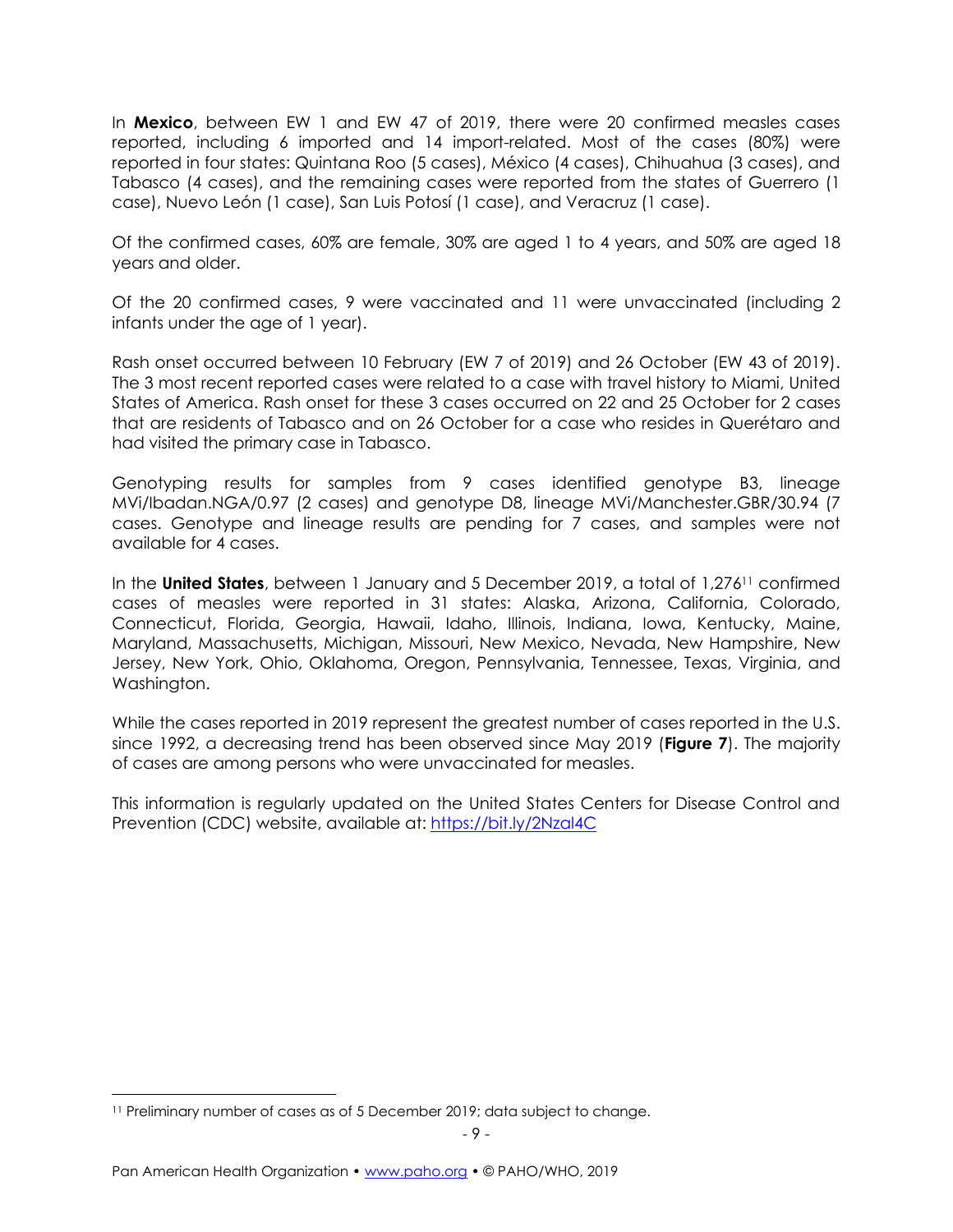**Figure 7**. Confirmed cases of measles by month of report. United States, January to December 2019\*



\*Cases as of 5 December 2019. The case count is preliminary and subject to change. Data are updated weekly.

**Source:** Data published by the United States Centers for Disease Control and Prevention and reproduced by PAHO/WHO.

In **Venezuela**, between EW 26 of 2017 and EW 50 of 2019, a total of 11,181 suspected cases were reported (1,307 in 2017, 8,005 in 2018, and 1,869 in 2019), of which 7,058 were confirmed (727 in 2017, 5,779 in 2018, and 552 in 2019), including 83 deaths: 81 deaths in 2017-2018, of which 2 were in 2017 in Bolivar, 75 were in 2018 (33 in Delta Amacuro, 27 in Amazonas, 9 in Miranda, 4 in the Capital District, 1 in Bolívar, and 1 in Vargas), and 2 deaths in 2019 (in Zulia).<sup>12</sup>

The most recent laboratory-confirmed case had rash onset on 11 August 2019, from Guajira Municipality, Alta Guajira Parish, Zulia State.

The average national incidence rate during 2017-2019 is 22.2 cases per 100,000 population. The highest incidence rates have been reported in Delta Amacuro (215 cases per 100,000 population), the Capital District (127 cases per 100,000 population), and Amazonas (85 cases per 100,000 population).

Confirmed cases with dates of rash onset between EW 1 and EW 50 of 2019 were reported from Zulia (364 cases), Anzoátegui (145 cases), Carabobo (17 cases), Monagas (4 cases), the Capital District (7 cases), Miranda (4 cases), Nueva Esparta (3 cases), Cojedes (2 cases), Yaracuy (2 cases), Amazonas (1 case), Aragua (1 case), Bolívar (1), and Sucre (1 case). **Figure 8.** Reported cases of measles by epidemiological week (EW) of rash onset. Venezuela. 2017-2019 (until EW 50).

<sup>&</sup>lt;sup>12</sup> The data in this analysis reflects the current case numbers; however, there may be delays in the reporting and completeness of the information. The data are subject to change as the information for each case is updated and validated.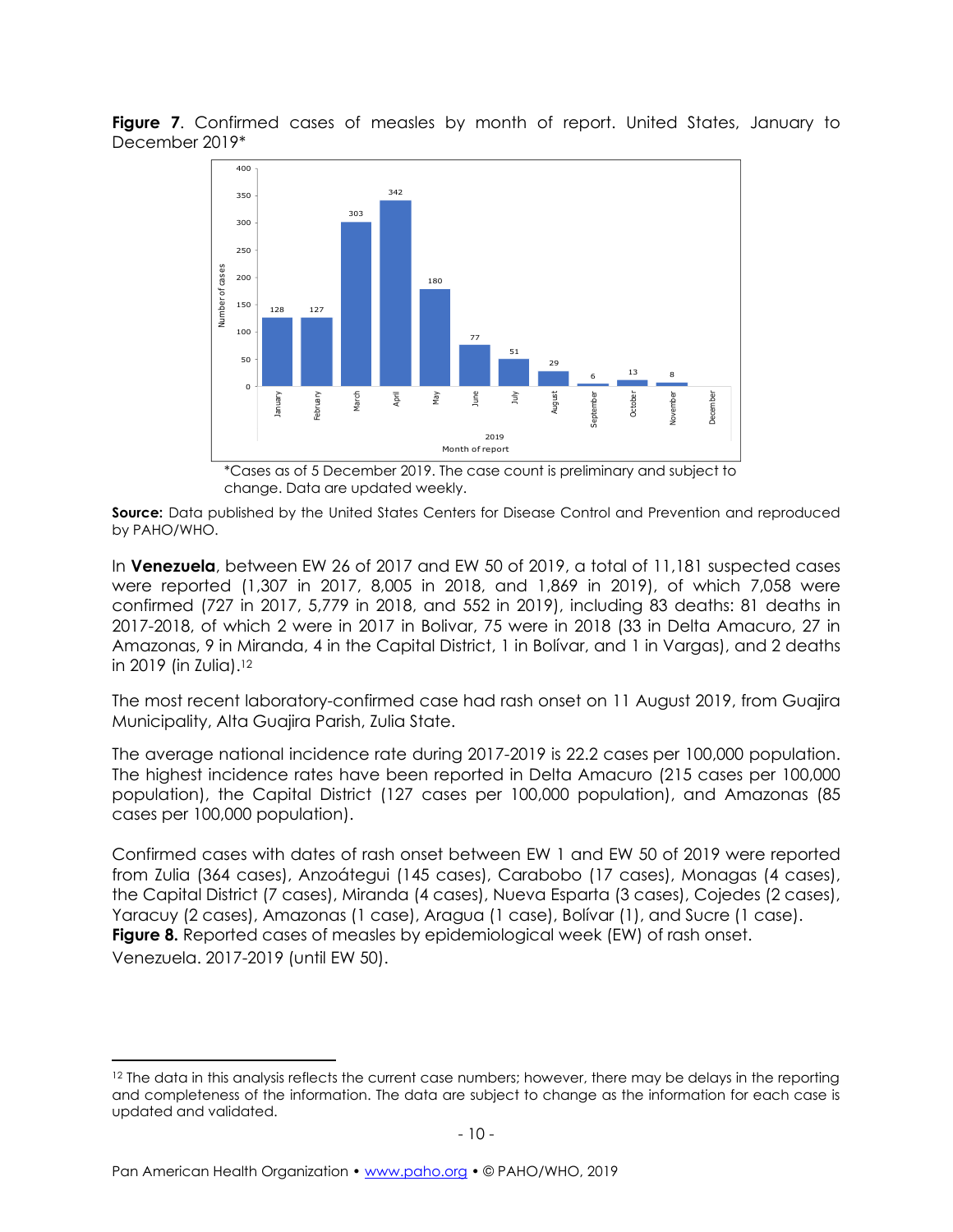



### **Measles in indigenous communities**

In **Brazil**, in 2018 a total of 183 suspected cases were reported among indigenous populations, of which 145 were confirmed in Roraima State and 2 (both fatal) in Pará State. The majority of confirmed cases in Roraima State are from the Auaris Indigenous Health District, which borders Venezuela.

In 2019, there have been no confirmed cases of measles reported in indigenous communities.

In **Colombia**, between EW 10 of 2018 and EW 48 of 2019, a total of 105 confirmed cases of measles were reported among indigenous populations (4 in 2018 and 101 in 2019), of which 93 were among the Wayuu ethnic group in La Guajira Department, one among the Zenú ethnic group in Córdoba Department, one among the Barasano ethnic group in Norte de Santander Department, and 10 among the Arhuaco ethnic group in César.

In **Venezuela**, between EW 1 and EW 52 of 2018, there were 541 confirmed cases of measles reported among indigenous populations in the states of Amazonas<sup>13</sup> (162 cases, of which 135 were in the Sanema, 24 in the Yanomami<sup>14</sup>, 2 in the Yekuana, and 1 in the Baniva ethnic groups); Bolivar (14 cases, of which 9 were in the Kariña and 5 in the Pemón ethnic groups); the Capital District (1 case in the Wayú ethnic group); Delta Amacuro (332 cases, all in the Warao ethnic group); Monagas (22 cases, of which 20 were in the Warao, 1 in the Shaima, and 1 in the Eñepa ethnic groups); and Zulia (9 cases in the Wayú ethnic group). Additionally, 62 deaths were reported, of which 35 were in Delta Amacuro (all in the Warao

<sup>&</sup>lt;sup>13</sup> The difference with respect to that reported in previous Epidemiological Updates is due to the retrospective adjustments made by the national authorities based on the review, consolidation, and investigation of cases in indigenous populations.

<sup>&</sup>lt;sup>14</sup> According to previous data provided by national authorities, between EW 11 and EW 27 of 2018, there were 126 confirmed cases, including 53 deaths, in the Yanomami Municipality of Alto Orinoco, Amazonas State in Venezuela.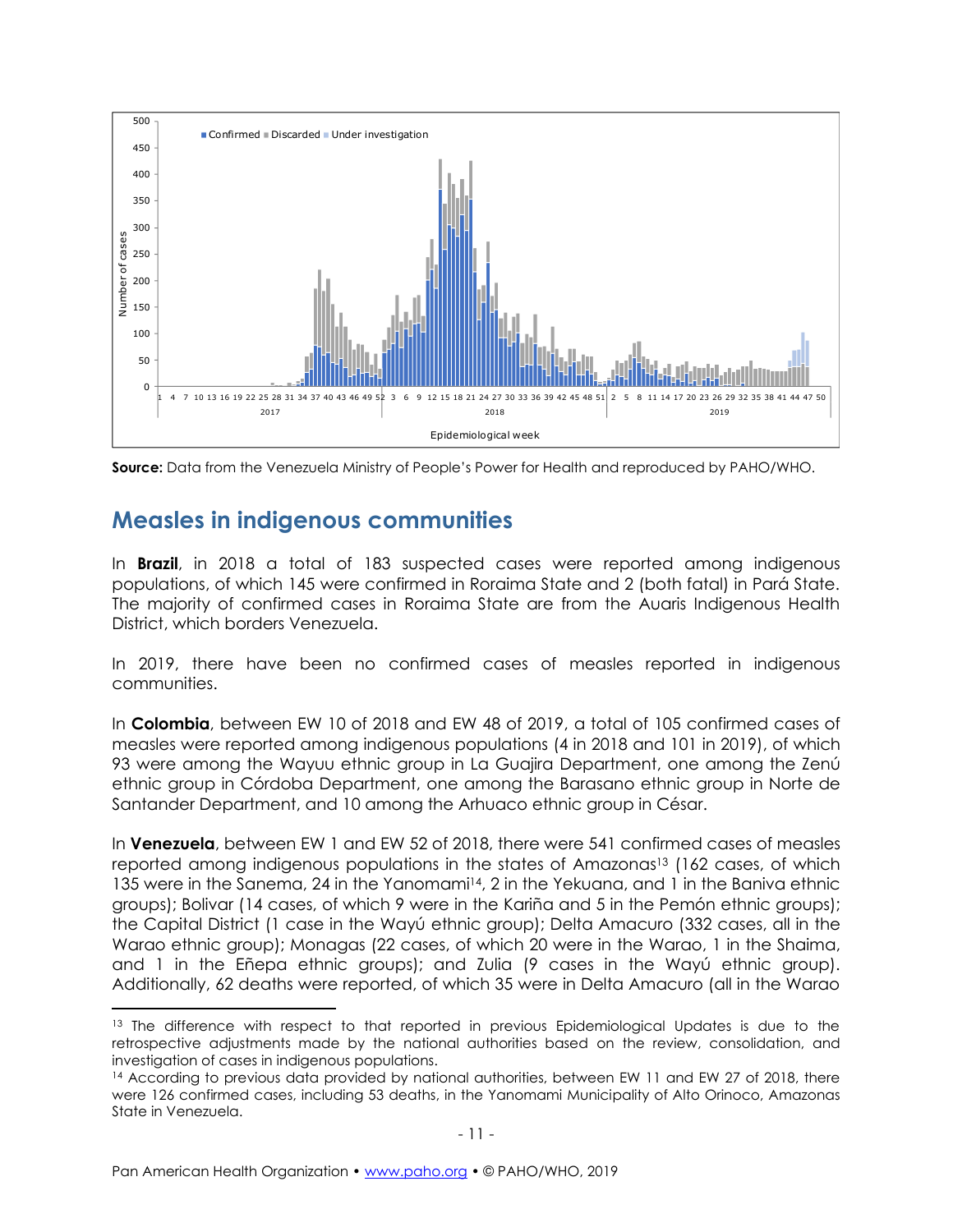ethnic group) and 27 were in Amazonas (26 in the Sanema and 1 in the Yanomami ethnic groups).

In 2019, between EW 1 and EW 50, a total of 139 cases of measles have been reported among indigenous communities, all in Zulia State, in the following ethnic groups: Añu (50 cases), Putumayo (2 cases), Wayu (85 cases), and Yukpa (2 cases).

### **Advice to national authorities**

Given the continued imported cases of measles from other regions and the ongoing outbreaks in countries and territories of the Region of the Americas, the Pan American Health Organization / World Health Organization (PAHO/WHO) reinforces the recommendations made since February 2015 to all Member States, to:

### **Vaccination**

- Vaccinate to **maintain homogenous coverage of 95%** with the first and second doses of the measles, mumps and rubella (MMR) vaccine in all municipalities*.*
- **Vaccinate at-risk populations** (without proof of vaccination or immunity against measles and rubella), such as healthcare workers, persons working in tourism and transportation (hotels, airports, border crossings, mass urban transportation, and others), and international travelers.
- **Maintain a vaccine stock** of the measles-rubella (MR) and/or MMR vaccine **and syringes/supplies** for prevention and control actions of imported cases.
- **Identify migratory flows,** both external (arrival of foreigners or persons from the same country who visit countries with ongoing outbreaks) and internal (displaced populations) within each country, including indigenous populations and other vulnerable populations, in order to facilitate access to vaccination services according to the national scheme.
- Implement a **plan to immunize migrant populations** in high-traffic border areas, prioritizing those considered at-risk, including both migrants and local residents, in these municipalities.

### **Epidemiological surveillance**

- **Strengthen epidemiological surveillance** for measles to achieve timely detection of all suspected cases in public, private, and social security healthcare facilities in order to contain the risk through timely public health actions and ensure that samples are received by laboratories within 5 days of collection and that laboratory results are available in a timely manner.
- **During an outbreak** and when it is not possible to confirm the suspected cases by laboratory, **classifications of a confirmed case may be based on clinical criteria (fever, rash, cough, coryza and conjunctivitis) and epidemiological link**, in order to not delay the response actions.
- Strengthen **epidemiological surveillance in border areas** to rapidly detect and respond to highly suspected cases of measles.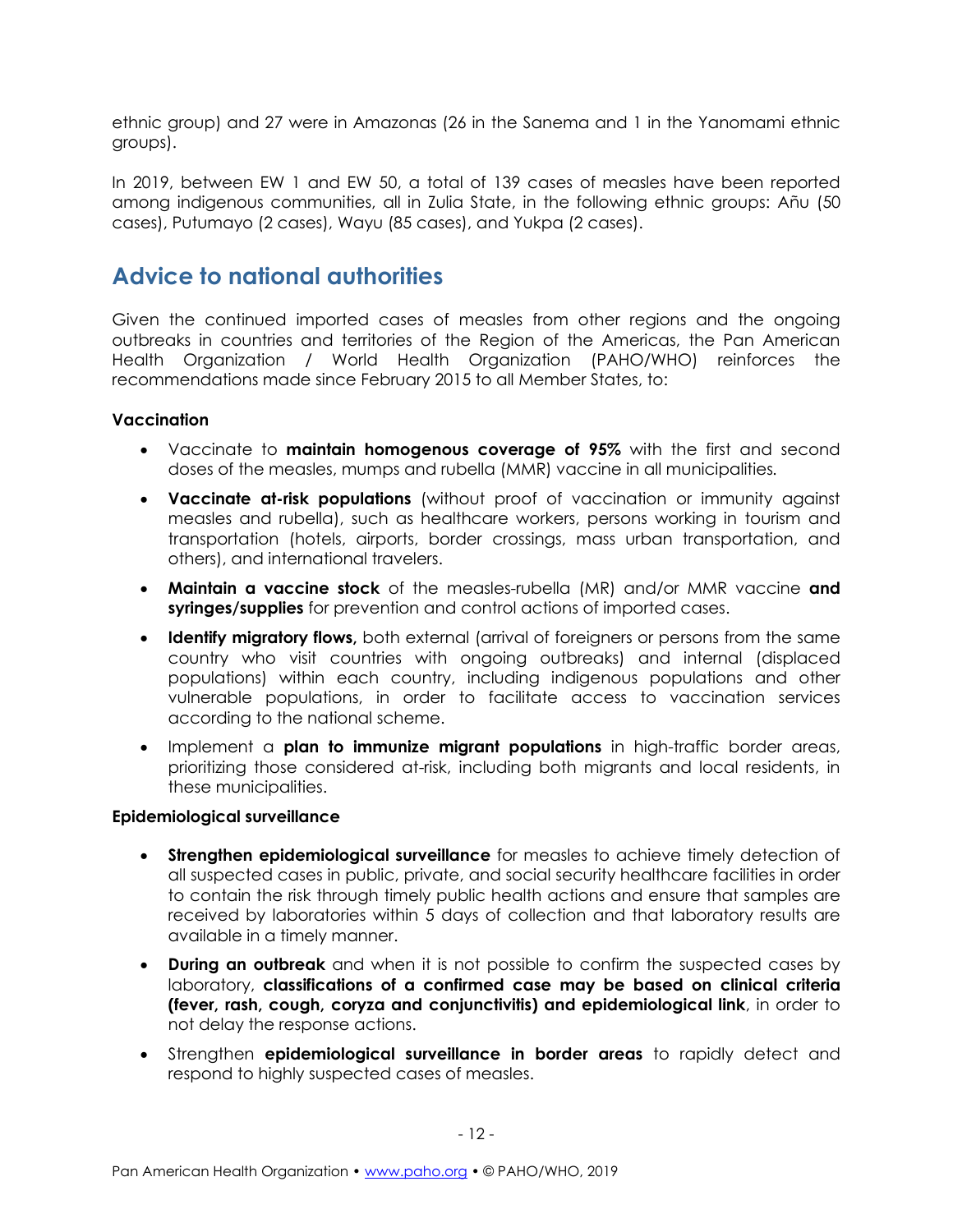#### **Rapid response**

- Provide a **rapid response** to imported measles cases to avoid the re-establishment of endemic transmission, through the activation of rapid response teams trained for this purpose, and by implementing national rapid response protocols when there are imported cases. Once a rapid response team has been activated, continued coordination between the national and local levels must be ensured, with permanent and fluid communication channels between all levels (national, subnational, and local).
- During outbreaks, **establish adequate hospital case management to avoid nosocomial transmission**, with appropriate referral of patients to isolation rooms (for any level of care) and avoiding contact with other patients in waiting rooms and/or other hospital rooms.

Additionally, PAHO/WHO recommends that Member States advise all travelers aged 6 months<sup>15</sup> and older who cannot show proof of vaccination or immunity to **receive the measles and rubella vaccine**, preferably the triple viral vaccine (MMR), **at least two weeks prior traveling to areas where measles transmission has been documented.** PAHO/WHO recommendations regarding advice for travelers are available in the 27 October 2017 PAHO/WHO Epidemiological Update on Measles<sup>16</sup>.

<sup>&</sup>lt;sup>15</sup> The dose of the MMR or MR vaccine given to children aged 6 to 11 months does not replace the first dose of the recommended schedule at 12 months of age.

<sup>16</sup> Information available in the Epidemiological Update on Measles of 27 October 2017, Washington, D.C. PAHO/WHO. 2017. Available at: https://bit.ly/2l3gCSi